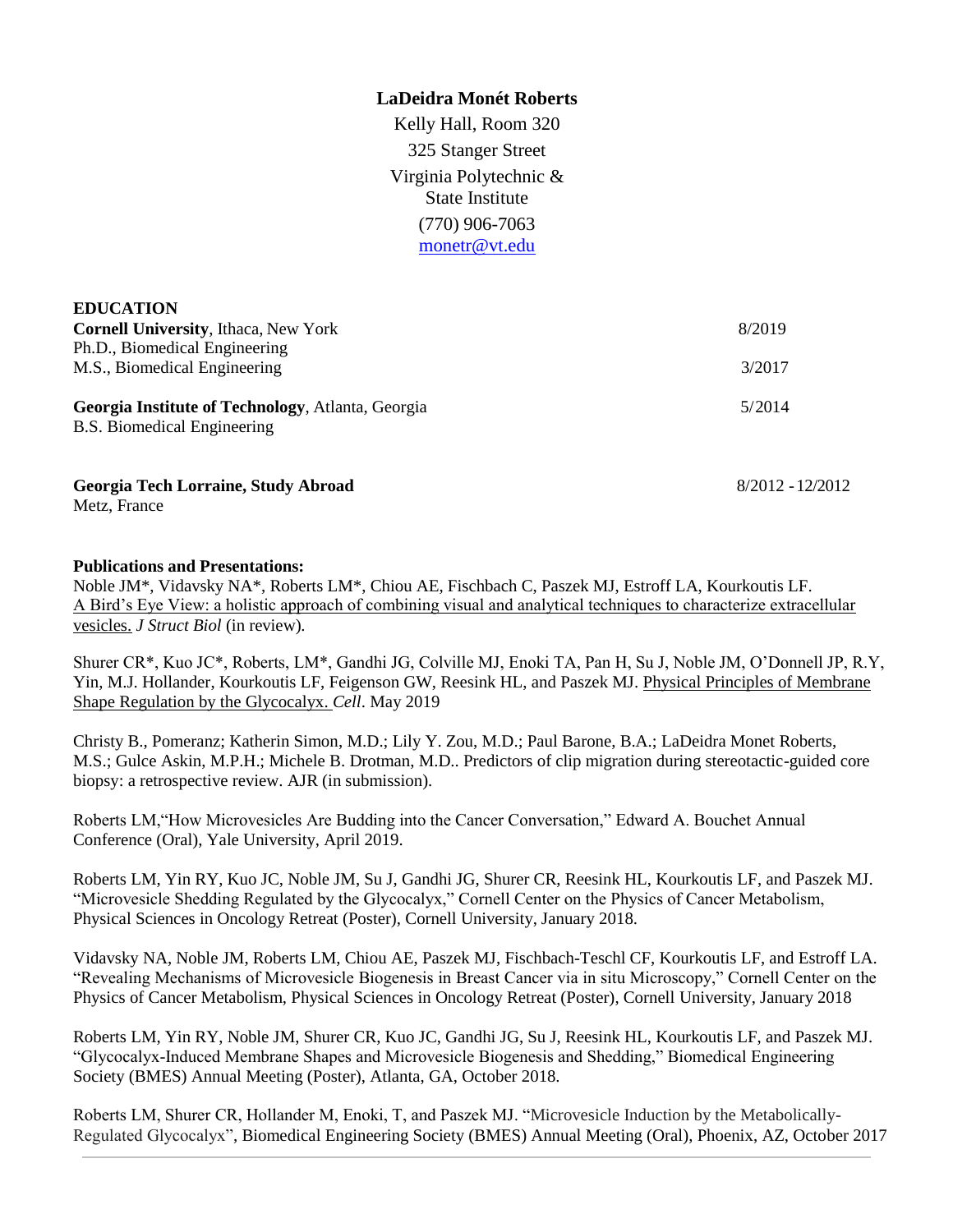Roberts LM, Shurer CR, Kuo JC, Gandhi JG, Colville MJ, Enoki T, and Paszek MJ. "Membrane Bending & Shape Changes by the Cancer Cell Glycocalyx", Biomedical Engineering Society (BMES) Annual Meeting (Poster), Phoenix, AZ, October 2017

Roberts LM, Shurer CR, Hollander M, Enoki, T, and Paszek MJ. "Entropic Control of Microvesicle Shedding in Breast Cancer," Cornell Center on the Physics of Cancer Metabolism, Physical Sciences in Oncology Retreat (Poster), Cornell University, January 2017.

Roberts LM, Shurer CR, Hollander M, Paszek MJ. "Muc1-induced Microvesicle Shedding in Breast Cancer: A Biophysical Phenomenon," Biomedical Engineering Society (BMES) Annual Meeting (Poster), Minneapolis, October 2016.

Roberts LM, Shurer CR, Hollander MJ, Paszek MJ. "Muc1-induced Microvesicle Shedding in Breast Cancer: A Biophysical Phenomenon," National Academies of Science Ford Foundation Conference (Poster), Washington DC, September 2016.

Roberts LM, Shurer CR, Hollander MJ, Paszek MJ. "Muc1-induced Microvesicle Shedding in Breast Cancer: A Biophysical Phenomenon," Academic Research & Leadership Symposium at the National Society of Black Engineers Conference (Poster), Boston, MA, March 2016.

Platt, Manu; Evans, Denise; Keegan, Philip M; McNamara, Lynne; Parker, Ivana K.; Roberts, LaDeidra M; Caulk, Alexander W.; Gleason Jr., Rudolph L.; Seifu, Daniel; Amogne, Wondwossen; Penny, Clement. Low cost method to monitor patient adherence to HIV antiretroviral therapy using multiplex cathepsin zymography. *Molecular Biotechnology.* Jan 2016; 58(1):56-64

Parker, Ivana; Roberts, LaDeidra Monét; Hansen, Laura; Gleason Jr., Rudolph L; Sutliff, Roy L.; Platt, Manu O.; Pro-atherogenic shear stress and HIV proteins synergistically upregulate cathepsin K in endothelial cells. *Annals of Biomedical Engineering.* Jun 2014; 42(6):1185-1194.

Roberts, L.M. & Platt, M.O., Implications of Highly Active Antiretroviral Therapy in the Development of Cardiovascular Disease in HIV Patients. *The Tower Undergraduate Research Journal of the Georgia Institute of Technology*. Jan 2014; 6(1): 30-32

Hansen, Laura; Parker, Ivana; Roberts, LaDeidra Monét; Sutliff, Roy L.; Platt, Manu O.; and Gleason Jr., Rudolph L.; [Azidothymidine \(AZT\) leads to arterial stiffening and intima-media thickening in mice.](http://www.sciencedirect.com/science/article/pii/S0021929013001371) *Journal of Biomechanics.* April 2013. 46(9):1540-7.

"Effects of HAART Therapies on Arterial Remodeling in HIV+ Patients," *Peach State LSAMP Eighth Annual Fall Symposium & Research Conference* (Oral), Marietta, Georgia, October 2013

"Antiretroviral Drugs and Their Effects on Arterial Remodeling and Protease Activity," *Annual Biomedical Engineering Society Conference* (Poster), Seattle, Washington, September 2013

### **RESEARCH EXPERIENCE**

**Postdoctoral Research Associate,** *Dr. Jennifer Munson, Virginia Tech* 08/2019

**Graduate Research,** *Dr. Matthew Paszek, Cornell University* 11/2014 – 08/2019

- Project: How Microvesicles Are "Budding" Into the Cancer Conversation: The Role of Glycocalyx-Induced Membrane Bending
	- o Discovered the mechanism of microvesicles through coupling of protein-protein interactions within the glycocalyx and the actin cytoskeleton in regulation of membrane shapes
- Project: Comparative Analysis of Techniques to Characterize Extracellular Vesicles
	- o Utilized skill sets with electron microscopy and nanoparticle tracking analysis for creating aholistic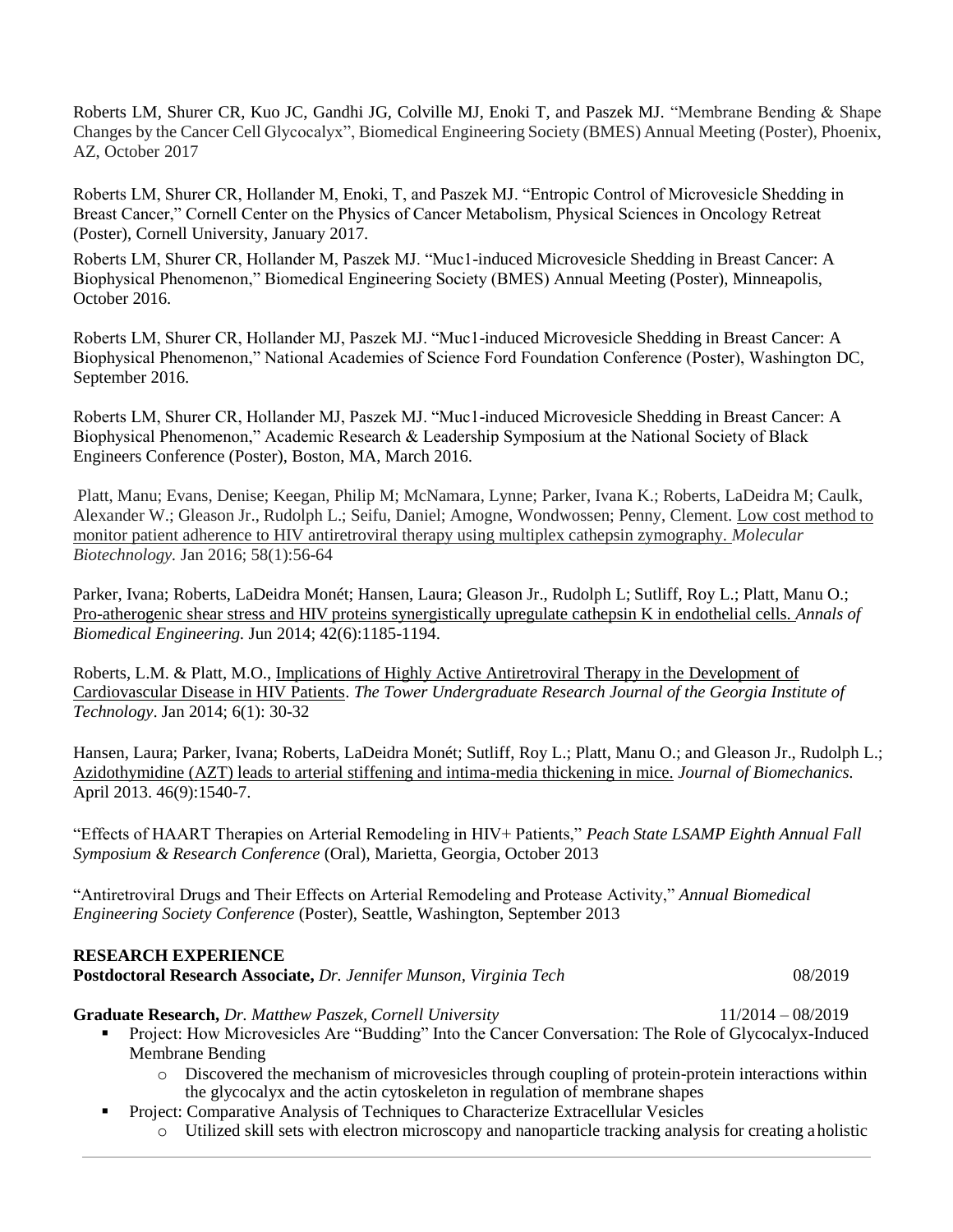approach for validation and characterization of extracellular vesicles

 Acquired technical skills: nanoparticle tracking analysis, scanning electron microscopy,fluorescence microscopy, flow cytometry, molecular biology, transfection, stable cell line production

#### **Cornell Biomedical Engineering New York City Weill-Cornell Medical School** 6/2015 - 8/2015 **Immersion Program**

- Intensive 10-week summer immersion program at Weill-Cornell Medical College in New York City mentored under radiologist, Dr. George Shih.
- **Worked with radiologists on projects involving breast cancer and patient tablet companion app** 
	- o Writing literature summaries from a literature search on a project regarding recall rate and lackof comparison prior images
	- o Data analysis on a project regarding stereotactic biopsy metallic clip migration post-mammogram in patients
	- o Framed pilot study for *Daisy Patient Companion App* for the hospital waiting room from observations and data mining
	- o Data analysis from project regarding a radiology technician protocol chatting platform in the emergency department

### **Undergraduate Research**, *Dr. Manu Platt, Georgia Tech* 8/2011- 5/2014

- 
- Performed immunohistochemistry with HIV-transgenic mouse aortic tissue to observe any effects such as proteolytic activity on inducing atherosclerotic remodeling
- Studied the effect of atherosclerotic remodeling with cathepsins via HIV proteins and highlyactive antiretroviral therapy
- Served on panels for minority high school students about STEM fields and transition from high school to college
- Acquired technical skills: immunohistochemistry, cell culture, western blotting, cathepsin assay, cryosectioning, co-culture

# **AWARDS & RECOGNITIONS**

Graduate Career at Cornell University

Zellman Warhaft Commitment to Diversity Award, Diversity Programs in Engineering, Spring 2019

Edward Alexander Bouchet Graduate Honor Society, Induced Spring 2019

Social Justice Award, Graduate & Professional Student Diversity Council, Spring 2018

Excellence in Leadership, Diversity Programs in Engineering, Spring 2016

National Science Foundation Graduate Program Fellowship Program, Spring 2016

Ford Foundation Pre-doctoral Fellowship, Spring 2015

Dean's Excellence Fellowship, Cornell University, Fall 2014

Undergraduate Career at Georgia Tech

President's Undergraduate Research Award (PURA), Spring 2014

Peach State LSAMP Oral Presentation in Life Sciences, Cellular and Molecular Biology, 2<sup>nd</sup> place, Fall 2013

Tower Award Recipient for Scholastic Achievement, Silver & Bronze Category (2009-2013) (Awarded by the Office of Minority Educational Development (OMED) for academic merit for GPA range 3.0-3.49 for *bronze; silver for GPA range 3.5-3.99)*